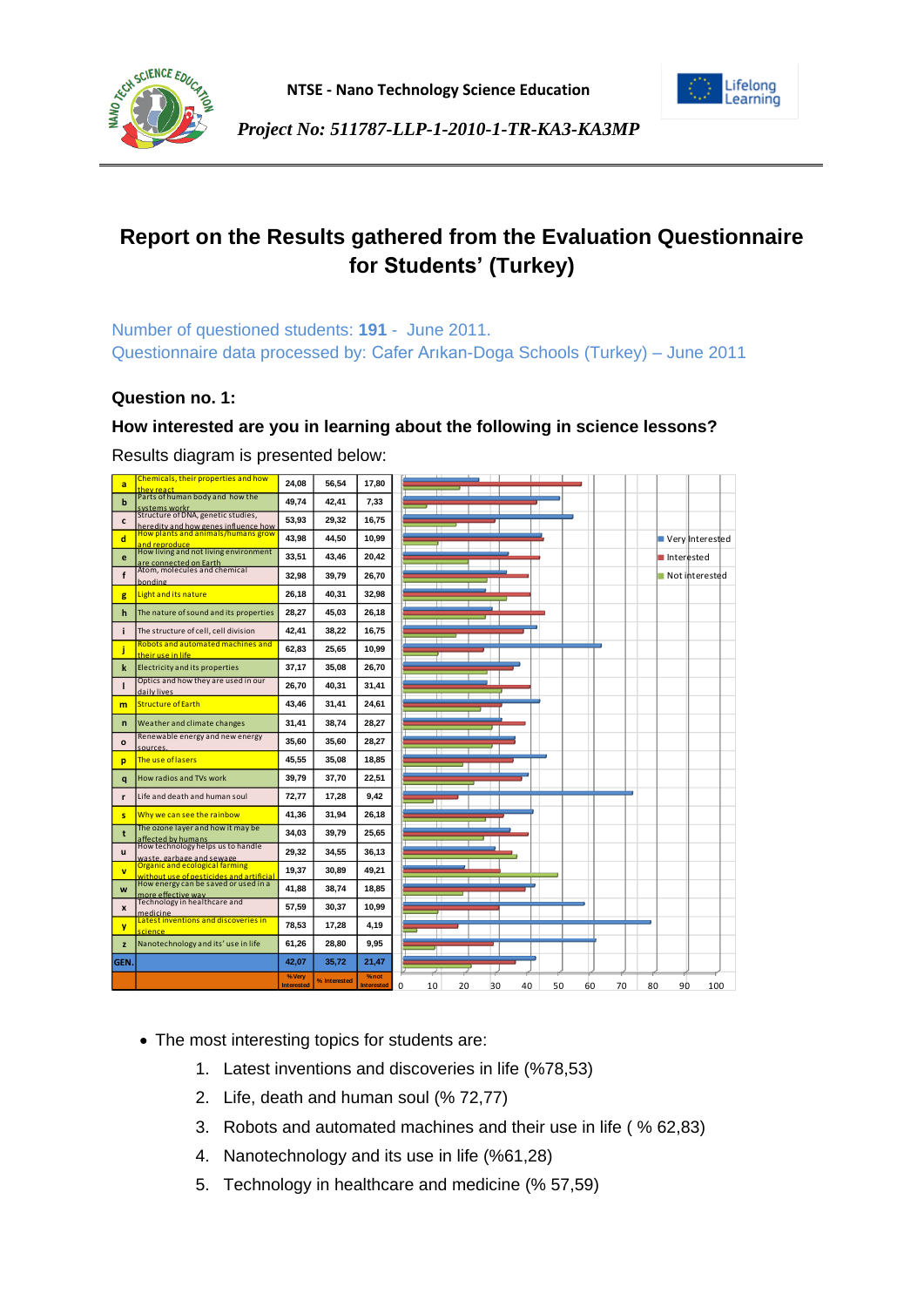



- 6. Structure of DNA, genetic studies, heredity and how genes influence how we develop (% 53,93)
- The less interesting topic for students is chemicals, their properties and how they react. (% 56,54)

## **Question no. 2:**

## **What do you think about science education in school?**

| a            | School science is a difficult subject                                          | 14,14 | 37,17    | 47,64  |                                                                       |
|--------------|--------------------------------------------------------------------------------|-------|----------|--------|-----------------------------------------------------------------------|
| $\mathbf{h}$ | School science has opened my eyes to<br>new careers and new events around      | 63.87 | 24,61    | 10,47  | $\blacksquare$ Yes                                                    |
| C            | I like school science more than most<br>other subjects                         | 54,97 | 27,75    | 15,71  | $M$ May be                                                            |
| <b>d</b>     | The things that I learn in science at<br>school will be helpful in my everyday | 59,69 | 32,46    | 6,81   |                                                                       |
| e            | School science has increased my<br>curiosity about things we cannot yet        | 58.64 | 31,41    | 8,90   | $\blacksquare$ No                                                     |
|              | School science has increased my<br>appreciation of nature                      | 55,50 | 29,84    | 12,57  |                                                                       |
| g            | School science is my way to<br>technology and science knowledge                | 70,68 | 19,90    | 8,38   |                                                                       |
| GEN.         |                                                                                | 53,93 | 29,02    | 15,78  |                                                                       |
|              |                                                                                | %Yes  | % May Be | $%$ No | 10<br>70<br>80<br>90<br>$\Omega$<br>20<br>50<br>60<br>100<br>40<br>30 |

- % 70,68 of the students believe that school science is their way to technology and science knowledge.
- % 63,67 of the students think that school science has given them a new vision to new careers and new events around.
- % 59,69 of the students consider that the things that they learn in science at school will be helpful in my everyday life.
- % 58,64 of the students consider that school science has increased my curiosity about things we cannot yet explain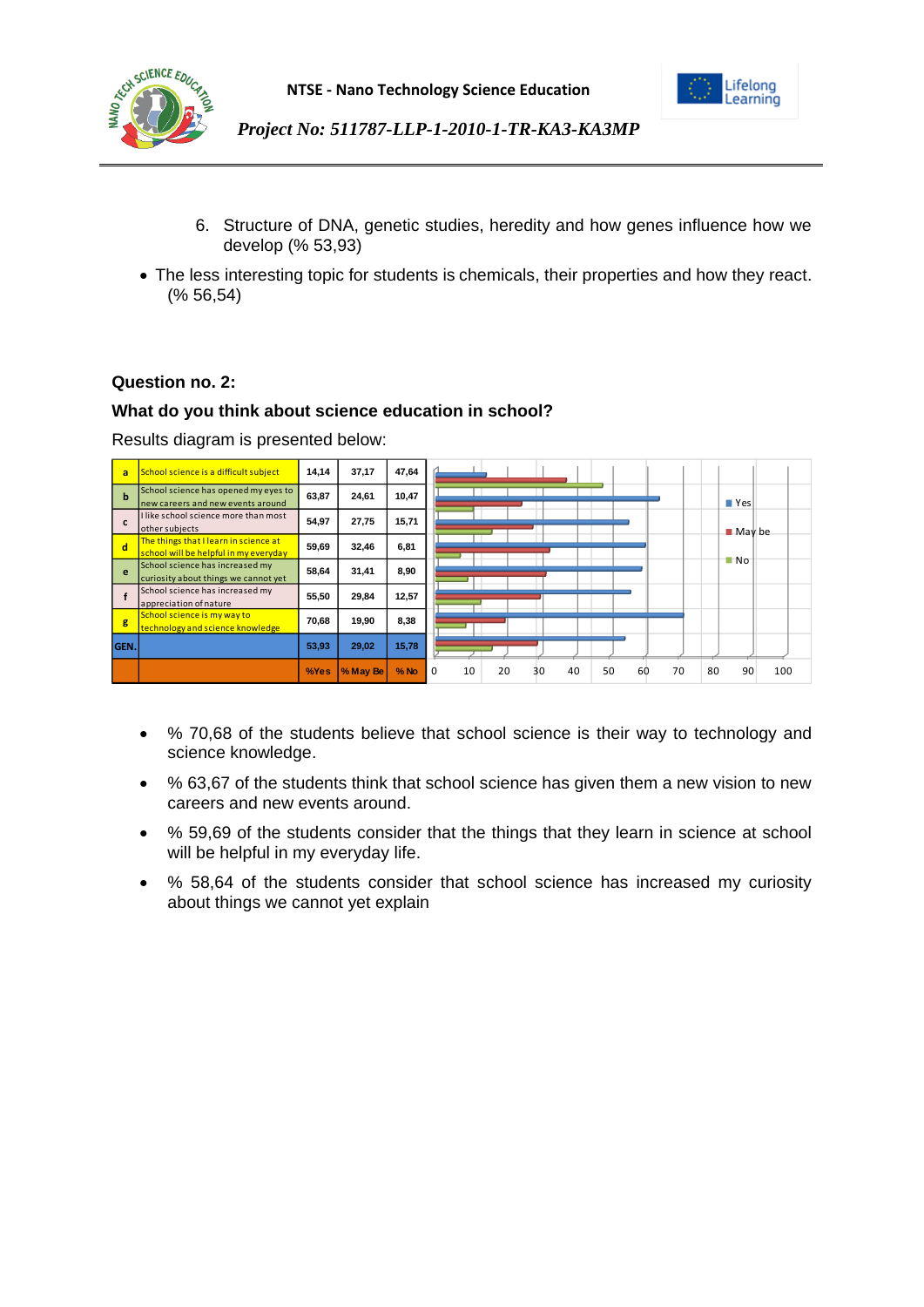



## **Question no. 3:**

## **I think that a good way to learn more about science and technology is:**

## **(please check if you think it is good)**

| Having lessons in the classroom             | 34,00 |                                                                |
|---------------------------------------------|-------|----------------------------------------------------------------|
| Reading textbooks                           | 14,00 |                                                                |
| <b>Watching clips and documentaries</b>     | 32,00 |                                                                |
| Simulated labs and simulated<br>experiments | 21,00 |                                                                |
| Real experiments                            | 39,00 |                                                                |
| A guided walk in nature                     | 51,00 |                                                                |
| Other                                       | 63,00 |                                                                |
|                                             | 36,29 | 30<br>50<br>60<br>70<br>80<br>90<br>0<br>20<br>100<br>40<br>10 |

- %51 of students believe that only that a guided walk in the nature is a good way to learn science.
- % 63 of the students thinks that other ways are good to learn science. These ways are:
	- 1. Sample lessons with academicians
	- 2. making researches about defined topics
	- 3. outdoor lessons
	- 4. learning more about the interesting and appealing sides of the topic
	- 5. playing games / educational games
	- 6. finding out new innovations and experiences of scientists
	- 7. learning the lesson in a more effective way to become permanent
	- 8. visual materials
	- 9. small trips to professional labs
	- 10. interviews with scientists and academicians
	- 11. trips to universities and technological fairs
	- 12. learning with ICT tools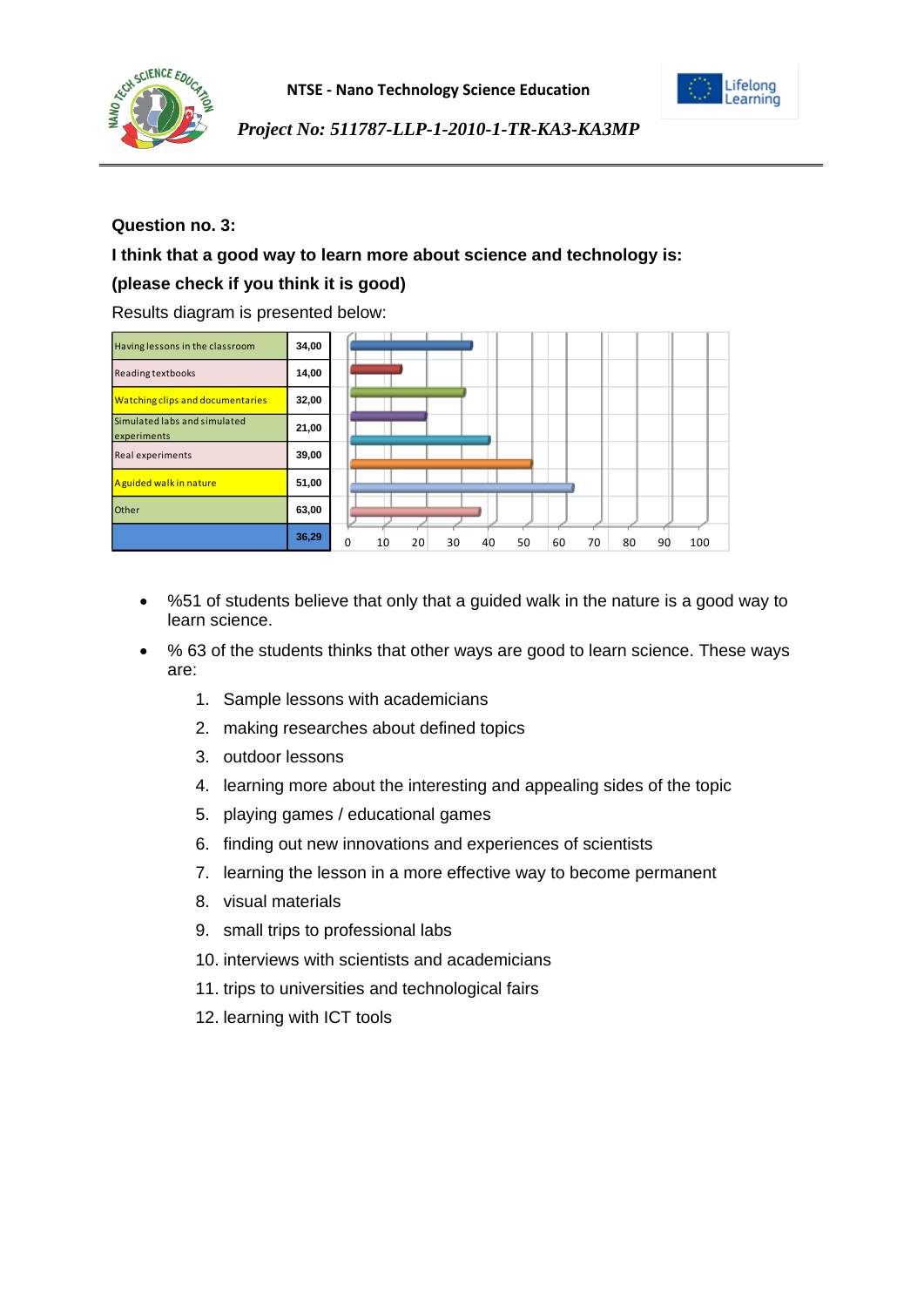



## **Question no. 4a:**

## **Do you prefer to use of computers and internet to discover and learn aspects related to Science topics?**

Results diagram is presented below:

| Do you prefer to use of computers and<br>internet to discover and learn aspects<br>related to Science topics? | 80,10 | 18,32  |  |  |
|---------------------------------------------------------------------------------------------------------------|-------|--------|--|--|
|                                                                                                               | % Yes | $%$ No |  |  |

 % 80 of the students prefer to use computers and internet to discover and learn aspects related to science topics.

## **Question no. 4b:**

**If the answer is "YES",** 

#### **Indicate what kind of specific tools you would like to use:**

| <b>PowerPoint Presentations</b> | 51,00 |   |    |    |    |    |    |    |    |    |    |     |
|---------------------------------|-------|---|----|----|----|----|----|----|----|----|----|-----|
| Images                          | 60,00 |   |    |    |    |    |    |    |    |    |    |     |
| Video clips                     | 47,00 |   |    |    |    |    |    |    |    |    |    |     |
| <b>Virtual Experiments</b>      | 54,00 |   |    |    |    |    |    |    |    |    |    |     |
| Other                           | 54,00 |   |    |    |    |    |    |    |    |    |    |     |
|                                 | 53,20 | 0 | 10 | 20 | 30 | 40 | 50 | 60 | 70 | 80 | 90 | 100 |

- % 60 of the students would like to use images.
- % 54 of the students would like to use virtual experiments.
- % 54 of the students would like to use other, like; encyclopedias and scientific books, real experiments, technological experiments, scientific sites of NASA, communicating with teachers and other students from other countries through skype.
- % 51 of the students would like to use power point presentations